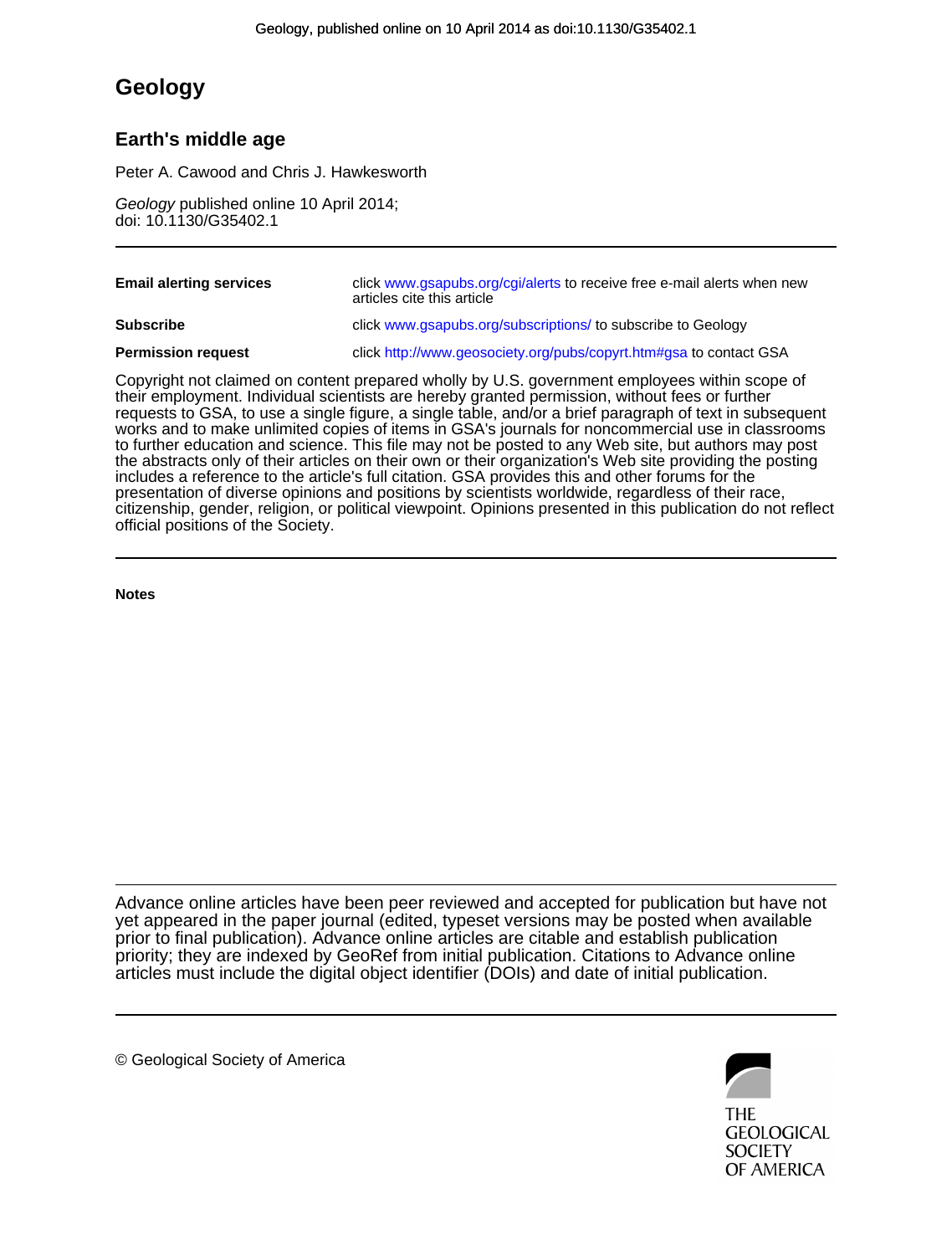# Earth's middle age

### Peter A. Cawood<sup>1,2\*</sup> and Chris J. Hawkesworth<sup>1</sup>

1Department of Earth Sciences, University of St Andrews, Irvine Building, North Street, St Andrews, Fife KY16 9AL, UK 2School of Earth and Environment, University of Western Australia, Crawley, Western Australia 6009, Australia

#### **ABSTRACT**

**Earth's middle age, extending from 1.7 to 0.75 Ga, was characterized by environmental, evolutionary, and lithospheric stability that contrasts with the dramatic changes in preceding and succeeding eras. The period is marked by a paucity of preserved passive margins,**  an absence of a significant Sr anomaly in the paleoseawater record and in the  $\varepsilon_{\text{Hfth}}$  in detrital zircon, a lack of orogenic gold and volcanichosted massive sulfide deposits, and an absence of glacial deposits and **iron formations. In contrast, anorthosites and kindred bodies are well developed and major pulses of Mo and Cu mineralization, including the world's largest examples of these deposits, are features of this period. These trends are attributed to a relatively stable continental assemblage that was initiated during assembly of the Nuna supercontinent by ca. 1.7 Ga and continued until breakup of its closely related successor, Rodinia, ca. 0.75 Ga. The overall low abundance of passive**  margins is consistent with a stable continental configuration, which **also provided a framework for environmental and evolutionary stability. A series of convergent margin accretionary orogens developed along the edge of the supercontinent. Abundant anorthosites and related rocks developed inboard of the plate margin. Their temporal distribution appears to link with the secular cooling of the mantle, at which time the overlying continental lithosphere was strong enough to be thickened and to support the emplacement of large plutons into the crust, yet the underlying mantle was still warm enough to result in widespread melting of the lower thickened crust.**

#### **INTRODUCTION**

Earth's rock record is incomplete, with a heterogeneous distribution of rock units and events that correspond to periods of supercontinent assembly (Cawood et al., 2013). For example, U-Pb zircon crystallization ages (Voice et al., 2011), whether determined from igneous rocks or detrital sediments, and the age distribution of metamorphic rocks (Brown, 2007) show peaks in the frequency of occurrence at the time of supercontinent assembly (Bradley, 2011). The period 1.7–0.75 Ga, however, is anomalous (Fig. 1) in that it is characterized by the following.

1. A paucity of passive margins (Bradley, 2008), and notably no passive margin age peak corresponding with the phase of assembly of the Rodinia supercontinent as there is for the preceding Nuna and succeeding Gondwana cycles.

2. An absence of glacial deposits (Bradley, 2011) and iron formations (Bekker et al., 2010).

3. No significant Sr anomaly in the paleoseawater record (Shields, 2007) or in the  $\varepsilon_{Hf(t)}$  record in detrital zircon (Belousova et al., 2010).

4. A lack of phosphate deposits, even though they were well established ca. 2.2–1.8 Ga and after 0.75 Ga (Papineau, 2010), periods that also correspond with maxima in the geological record in black shale abundance and in the chemical index of alteration (Condie et al., 2001). Such patterns suggest major global changes in ocean and atmospheric chemistry in the Paleoproterozoic and Neoproterozoic, and perhaps more stable conditions in the intervening interval (cf. Brasier and Lindsay, 1998).

5. Relatively high ocean salinity before a significant decrease after 800 Ma in association with the development of major evaporate basins, possibly linked to increased sulfate delivery and development of S-rich porphyry deposits in the Phanerozoic (Richards and Mumin, 2013).

r GEOLOGY doi:10.1130/G35402.1

6. Massif-type anorthosites and kindred bodies, also variously termed A-type granite, anorogenic granite, anorthosite-mangerite-charnockitegranite suite, ferroan feldspathic granitoids, ilmenite-granite, or Rapakivi granites, are characteristic features of the Proterozoic, largely in the period 1.8–1.0 Ga (Ashwal, 2010).

7. Limited orogenic gold deposits between 1.7 and 0.9 Ga, accounting for significantly less than  $1\%$  of known production, yet corresponding to the generation of almost 20% of the preserved crustal record (Goldfarb et al., 2001). Volcanic-hosted massive sulfide (VHMS) deposits show a similar distribution (Huston et al., 2010). Sedimentary rock-hosted manganese deposits are also conspicuous by their absence between 1.8 and 0.8 Ga; Maynard (2010) suggested that this corresponds to the low frequency of black shale deposition and may relate to a monotonous lowoxygen ocean, with nonsulfidic deep water. Sedimentary rock-hosted stratiform copper deposits are largely absent from the rock record between 1.8 and 0.8 Ga (Hitzman et al., 2010).

#### **PALEOGEOGRAPHIC CONFIGURATIONS**

The pattern of rock units and the events outlined in Figure 1 indicate that the period from ca. 1.7 Ga to 0.75 Ga, herein termed Earth's middle age, was unique with respect to preceding and succeeding eras of Earth history (cf. Holland, 2006). This period encompasses the proposed Rodinian supercontinent cycle (ca. 1.3–0.75 Ga) and part of the Nuna cycle (ca. 2.1–1.3 Ga). There is increasing evidence that the change from Nuna to Rodinia was one of transition in which Siberia, Laurentia, and Baltica formed a stable core that assembled during construction of Nuna by 1.8–1.7 Ga and continued, with little change in configuration, until Rodinia breakup at 0.75 Ga (e.g., Evans, 2013). This contrasts with the significant changes in continental configurations that occurred in the initial assembly of Nuna or in the transition from Rodinia breakup to Pangea assembly. Extension-related magmatism at ca. 1.4–1.25 Ga is widespread around parts of Laurentia, Baltica, and Siberia and is ascribed to Nuna breakup (Evans, 2013). However, the general paucity of passive margins through the Mesoproterozoic (Fig. 1) and the absence of any evidence for 1.1–1.0 Ga orogenesis in blocks such as Siberia (Gladkochub et al., 2010) argue for no significant breakup and reassembly of these continental fragments in the transition from Nuna to Rodinia (cf. Bradley, 2008).

The overall stability in the configuration of the core components of Nuna and Rodinia is mimicked in the presence of a long-lived accretionary orogen that developed along the margins of Laurentia, Baltica, Australia, and Amazonia from ca. 1.8 Ga to 1.25 Ga (e.g., Whitmeyer and Karlstrom, 2007). Accretionary activity terminated with the 1.25–0.95 Ga Grenville orogeny and equivalent tectonothermal events leading to final assembly of Rodinia, which involved collision assembly of Amazonia, India, and related fragments onto the stable Nuna core. These events resulted in the 1.1–1.0 Ga peak in granulite and eclogite facies metamorphism (Fig. 1; Brown, 2007).

#### **IMPLICATIONS**

Rock units and events depicted in Figure 1 span surficial (atmosphere, oceans, biosphere) and deep Earth (lithospheric) proxies, and their temporal equivalence suggests that they are linked and therefore controlled through common processes. Drivers that tie across different aspects of the Earth system and exert long-term control on the rock record include (1) tectonic processes associated with the structure, interactions, \*E-mail: peter.cawood@st-andrews.ac.uk. and configurations of the lithosphere, and (2) the secular evolution of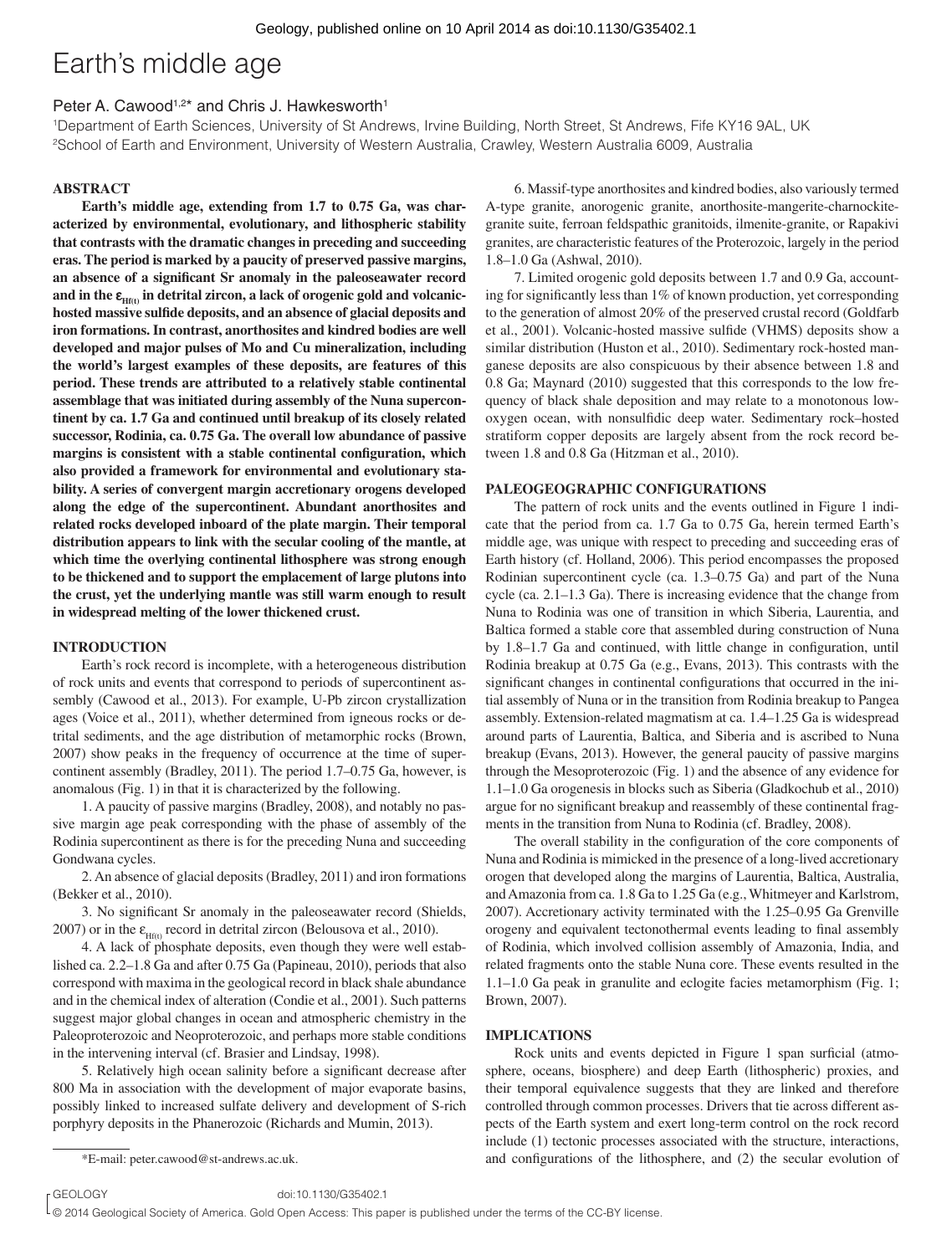

**Figure 1. A: Temporal distribution of glaciations (Bradley, 2011), atmospheric (Atm) oxygen relative to present atmospheric**  level (PAL) (Berner et al., 2003; Canfield, 2005), and seawater sulfate (adapted from Farquhar et al., 2010; Pope and Grotzinger, **2003). B: Iron formation abundance (Bekker et al., 2010). C: Ages of ancient and modern passive margins (Bradley, 2008). D:**  Normalized seawater ซSr/<sup>ss</sup>Sr curve (Shields, 2007) and running mean of initial ε<sub>нг</sub> in ~7000 detrital zircons from recent sedi-<br>ments (Cawood et al., 2013). E: Histogram of more than 100,000 detrital zircon analyses sho **crystallization ages over course of Earth history (Voice et al., 2011) that are very similar to ages of supercontinent assembly (timing of assembly shown). Also shown is apparent thermal gradient versus age of peak metamorphism for three main types of granulite facies metamorphic belts (Brown, 2007). UHT—ultrahigh temperature; HP—high pressure; UHP—ultrahigh pressure.**  F: Orogenic gold (adapted from Goldfarb et al., 2001). G: Volcanic-hosted massive sulfide (VHMS) deposits (Mosier et al., 2009). **H: Anorthosite abundance (compiled from Ashwal, 2010; Frost and Frost, 2013; Parnell et al., 2012). I: Thermal (***T***, temperature) models for ambient mantle for Urey (Ur) ratios of 0.23 and 0.38 (Herzberg et al., 2010). J: Time series analysis of distribution of large igneous provinces (Prokoph et al., 2004). Period 1.7–0.75 Ga is highlighted.**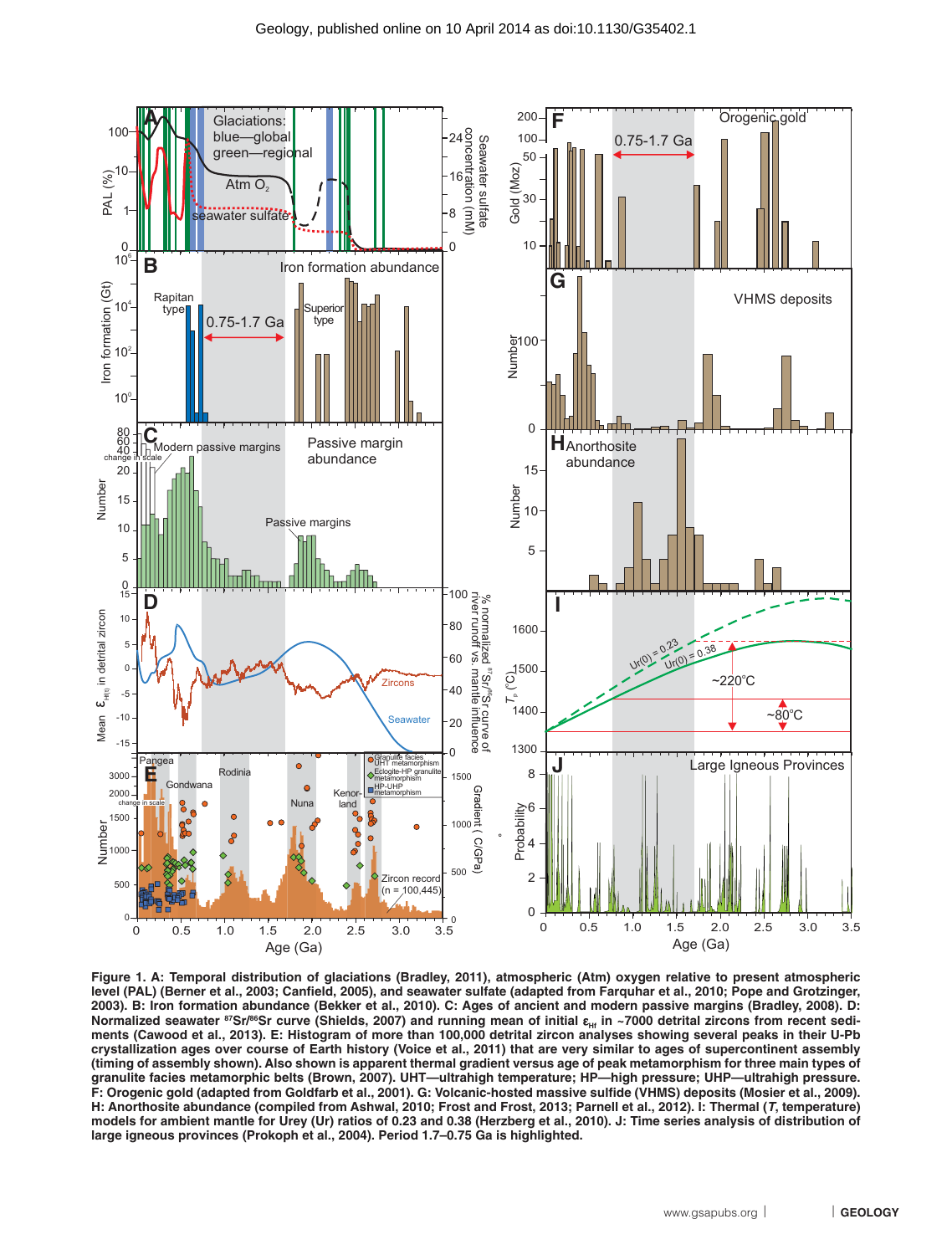Earth's internal heat production. The absence of any change in the inferred frequency of large igneous provinces across the 1.7–0.75 Ga time period (Fig. 1), relative to preceding and succeeding intervals, suggests that processes within the deep mantle were not a significant factor.

Unusually, the configuration of core elements of the Nuna supercontinent over the period ca. 2.1–1.7 Ga continued until ca. 0.8 Ga, when the inferred succeeding supercontinent of Rodinia started to break up (Evans, 2013). Paleogeographic reconstructions suggest that the supercontinent assemblage straddled equatorial and temporal climatic zones throughout the intervening time frame; there is little or no evidence for continental fragments in polar latitudes (Evans, 2013, and references therein). A consequence of a limited breakup history is a paucity of passive margins in the range 1.8–0.8 Ga (Fig. 1; Bradley, 2008). This stable configuration in both space and time provides the primary constraint on the environmental stasis that characterizes the oceans, atmosphere, and biosphere (Brasier and Lindsay, 1998). In detail, the ocean was relatively warm and sulfidic euxinic (Farquhar et al., 2010), as evidenced by the absence of glacial deposits and iron formations. The subdued seawater Sr and zircon Hf isotopic signatures from  $1.7$  to  $0.75$  Ga likely reflect the long accretionary history and juvenile magmatism, combined with inferred ocean closure through dual subduction zones beneath the opposing Laurentian and Amazonian margins (Cawood et al., 2013; Spencer et al., 2013). The general trend of seawater Sr values is in part mimicked by seawater sulfate (Fig. 1). Pope and Grotzinger (2003) linked the ca. 1.7 Ga change from halite to gypsum as the main evaporite phase to increasing seawater sulfate values along with decreasing oversaturation in seawater of calcium carbonate. Increasing input to seawater of sulfate around that time corresponds with Nuna assembly, suggesting that the source of the sulfate runoff was from chemical weathering of the continental crust in response to collisional orogenesis and growth of major mountain chains. The change in seawater proxies in the late Neoproterozoic corresponds with the introduction of high-pressure metamorphic assemblages into the rock record and a pulse of crustal reworking associated with Gondwana assembly, as evidenced by  $\varepsilon_{Hft}$  values in detrital zircons. These features may reflect an increasing scale of collision-generated mountain ranges, which in turn links to increases in weathering, erosion, and runoff, as reflected in seawater composition.

The anorthosites and related igneous activity during Earth's middle age are spatially and temporally linked to convergent plate margins and occur in either synsubduction or postcollisional settings (McLelland et al., 2010; Whitmeyer and Karlstrom, 2007). Phase equilibria and geochemistry for these plutons suggest that the enhanced upper mantle thermal conditions resulted in extensive melting of a thickened arc root with variable input of a mantle component at  $10-13$  kbar (40–50 km) at ~950–1000 °C (Bédard, 2009). The spatial constraint of a convergent plate margin setting does not, however, account for the temporal preponderance of these pluton types to the period 1.8–1.0 Ga (Fig. 1). Rather, it is linked to secular cooling of the mantle to a temperature at which the overlying continental lithosphere was strong enough to be both thickened and to support the emplacement of large plutons into the crust, yet still warm enough to result in widespread melting of the lower thickened crust.

Since 3 Ga the upper mantle has progressively cooled, and it may have been at temperatures 220 °C and 80 °C hotter than today at 1.7 Ga and 0.75 Ga, respectively (Herzberg et al., 2010). Geodynamic modeling studies indicate that mantle temperature is a prime control on lithosphere behavior, influencing the processes by which the plates interact. Sizova et al. (2010) highlighted that at mantle temperatures above  $\Delta T = 250$  °C (relative to present-day values), there is no subduction, the lithosphere is weak and deforms internally, and continental plates are fragmented by spreading centers. Between  $\Delta T = 250$  and 160 °C, plates are still weak and deform internally due to melt percolation, but oceanic plates can underthrust continental plates along shallow subduction zones. Plate interaction of the type observed on Earth today requires mantle temperatures below Δ*T* =

160 °C. In collision zones, mantle temperatures hotter than  $\Delta T = 80$  °C appear to preclude deep subduction of the continental crust due to shallow depth of breakoff of the attached subducting oceanic lithosphere, resulting in an absence of ultrahigh-pressure metamorphism (Sizova et al., 2014). The restriction of ultrahigh-pressure metamorphic assemblages (Fig. 1), together with the general distribution of ophiolites and the subductionand collision-related gemstones of jadeite and ruby to the Neoproterozoic or younger, has led to the suggestion that modern plate tectonics began in the Neoproterozoic (Stern et al., 2013, and references therein).

The paucity of orogenic gold and VHMS deposits is difficult to explain based on models involving uniformitarian accretionary orogen settings (Goldfarb et al., 2001). The well-developed convergent plate boundary along the margin of Laurentia and Baltica constitutes an ideal fertile upper mantle source region for these deposit types (Hronsky et al., 2012). Secular changes in the distribution of these deposit types may reflect the changing processes of lithospheric interaction associated with decreasing mantle temperatures. Neoproterozoic and younger deposits are controlled by modern-style orogenic processes. Pre–1.7 Ga deposits reflect shallow subduction with the weak lithosphere disrupted by shear zones that acted as conduits for gold-bearing fluids. Although orogenic gold deposits were poorly developed in Earth's middle age, significant gold accumulations are present in the form of iron oxide copper-gold (IOCG) deposits (Richards and Mumin, 2013). IOCG and molybdenite mineralization, including the largest examples of these deposits (Parnell et al., 2012), are temporally linked to anorthosites and kindred intrusions and form in extensional environments in suprasubduction and postcollision settings. Richards and Mumin (2013) suggested that IOCG deposits are the Precambrian equivalent of Phanerozoic porphyry-type deposits, with the change in mineralization type related to increasing seawater sulfate in subducted oceanic lithosphere in the mid-Neoproterozoic, as well as to decreasing lithospheric geothermal gradients, resulting in a change from S-poor to S-rich arc magmas.

The termination of Earth's middle age corresponds with Rodinia breakup at 0.75 Ga. Falling mantle temperatures enabled deeper levels of slab breakoff in collision zones, and the resultant greater depths to which continental crust was subducted prior to exhumation allowed the development of high-pressure metamorphic assemblages. Elements of the rock record that showed little change during Earth's middle age show a strongly episodic distribution linked to the supercontinent cycles of Gondwana and Pangea (Fig. 1). The oxygen levels in both the atmosphere and deep oceans increased, and phosphate and evaporate deposits became widespread and provided a major spurt for metazoans evolution. The impact of changing lithospheric behavior on surficial processes is likely an ongoing event in Earth history.

#### **ACKNOWLEDGMENTS**

We thank the Natural Environment Research Council (grant NE/J021822/1) and the University of St Andrews for funding. Comments from Brendan Murphy, Sergei Pisarevsky, Tony Prave, Aubrey Zerkle and journal reviewers Dwight Bradley, Mike Brown, and Steve Whitmeyer helped clarify our ideas.

#### **REFERENCES CITED**

- Ashwal, L.D., 2010, The temporality of anorthosites: Canadian Mineralogist, v. 48, p. 711–728, doi:10.3749/canmin.48.4.711.
- Bédard, J. H., 2009, Parental magmas of Grenville Province massif-type anorthosites, and conjectures about why massif anorthosites are restricted to the Proterozoic, *in* Clemens, J.D., ed., Sixth Hutton Symposium on The Origin of Granites and Related Rocks: Royal Society of Edinburgh Transactions, Earth and Environmental Science, v. 100, parts 1 and 2, p. 77–103, doi.org /10.1017/S1755691009016016.
- Bekker, A., Slack, J.F., Planavsky, N., Krapež, B., Hofmann, A., Konhauser, K.O., and Rouxel, O.J., 2010, Iron formation: The sedimentary product of a complex interplay among mantle, tectonic, oceanic, and biospheric process: Economic Geology and the Bulletin of the Society of Economic Geologists, v. 105, p. 467–508, doi:10.2113/gsecongeo.105.3.467.
- Belousova, E.A., Kostitsyn, Y.A., Griffin, W.L., Begg, G.C., O'Reilly, S.Y., and Pearson, N.J., 2010, The growth of the continental crust: Constraints